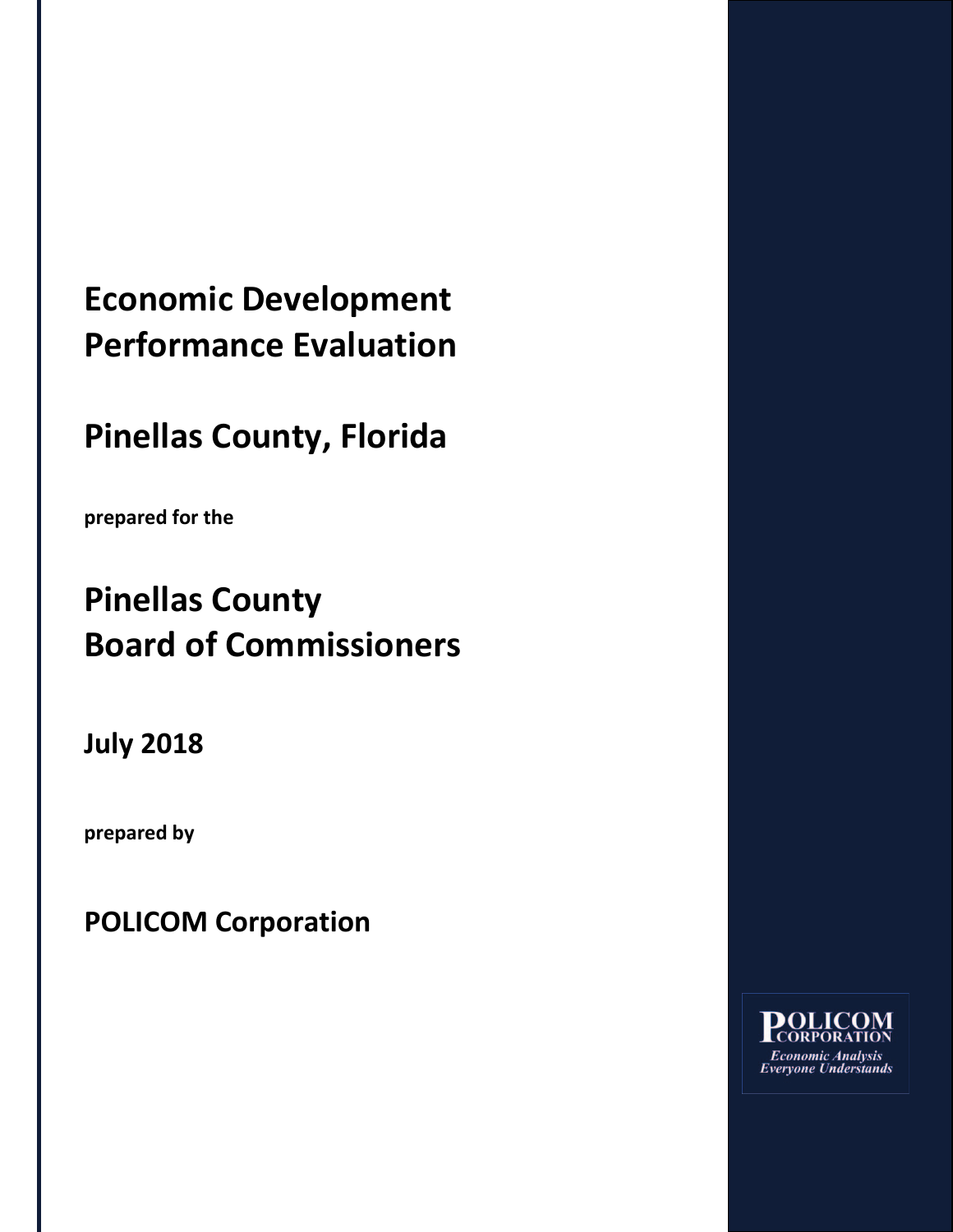### **POLICOM Corporation**

**POLICOM Corporation analyzes local and state economies, determines if they are growing or declining, identifies what is causing this to happen, and offers ideas and solutions to communities to improve the situation.**

**William H. Fruth, its president and researcher for this study, has analyzed the data for more than 800 local economies, created more than 200 community economic studies, and has provided economic presentations and workshops in 40 states.**

**www.policom.com info@policom.com**

**2740 SW Martin Downs Blvd. #279 Palm City, FL 34990**

**772-781-5559**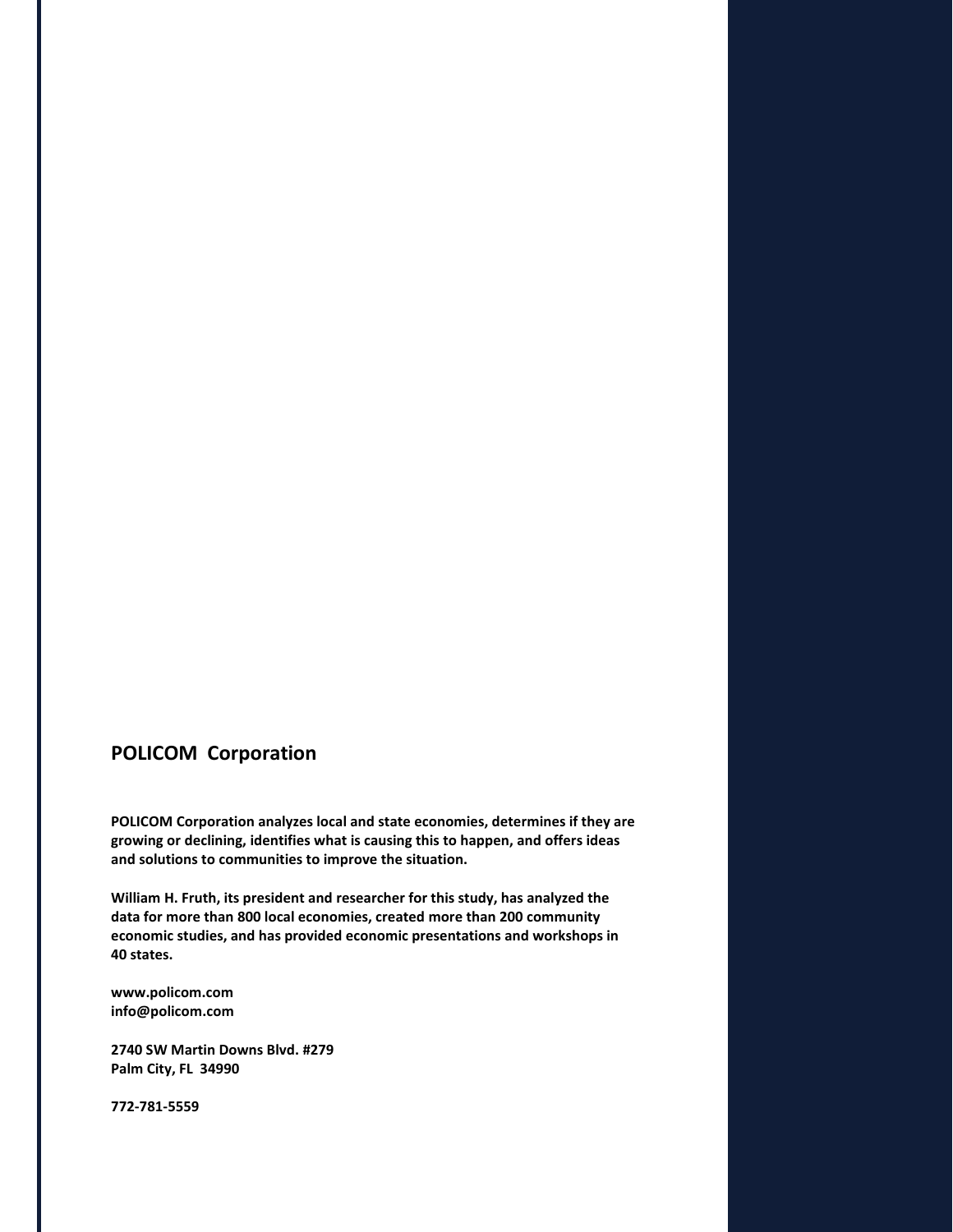### **Economic Development Performance Evaluation Pinellas County, Florida**

### **Introduction**

Local economies grow and expand, decline and fall in direct proportion to the amount of money flowing into the economy. For the most part, money is imported to a local economy by way of the primary or contributory enterprises, those that sell their goods or services outside the area, thus importing wealth to the local economy.

Economies grow in size based upon the volume of money flowing into an area. Economies grow in quality based upon what individuals earn each year as what they earn determines their "economic quality of life."

Local economic development organizations are charged with the task of increasing the flow of money into an area. This is accomplished by helping to cause an increase in the number of individuals working for primary employers, as the wages paid to these workers is the principal source of money flowing into the economy.

In October of 2014, POLICOM Corporation created an Economic Development Goal Study for the Pinellas County, Florida.

The purpose of the study was to provide a path to follow to increase the size and improve the quality of the Pinellas County economy.

The 2014 Economic Development Goal Study projected the condition of the Pinellas County economy to the year 2030 if there was no effort by the community to influence economic growth. Then, three economic growth scenarios were created based upon the formation of new primary jobs. For each growth scenario, annual primary job milestones were established.

The purpose of this study is to determine if Pinellas County achieved creating the number of primary industry jobs on an annual basis from 2015 through 2017 as determined by the 2014 Economic Development Goal Study.

The database used for this analysis is called "ES-202" or Covered Workers data. Published by the Bureau of Labor Statistics, the data is gleaned from the quarterly employment reports filed by all employers in the United States that are covered by the unemployment compensation program. It is the most comprehensive data set relative to industrial sub-sectors (six digit NAICS), which are necessary for this analysis. Not included are proprietors that typically comprise less than 20% of total employment.



**To learn how a local economy works, please review the "Flow of Money" found at www.policom.com.**

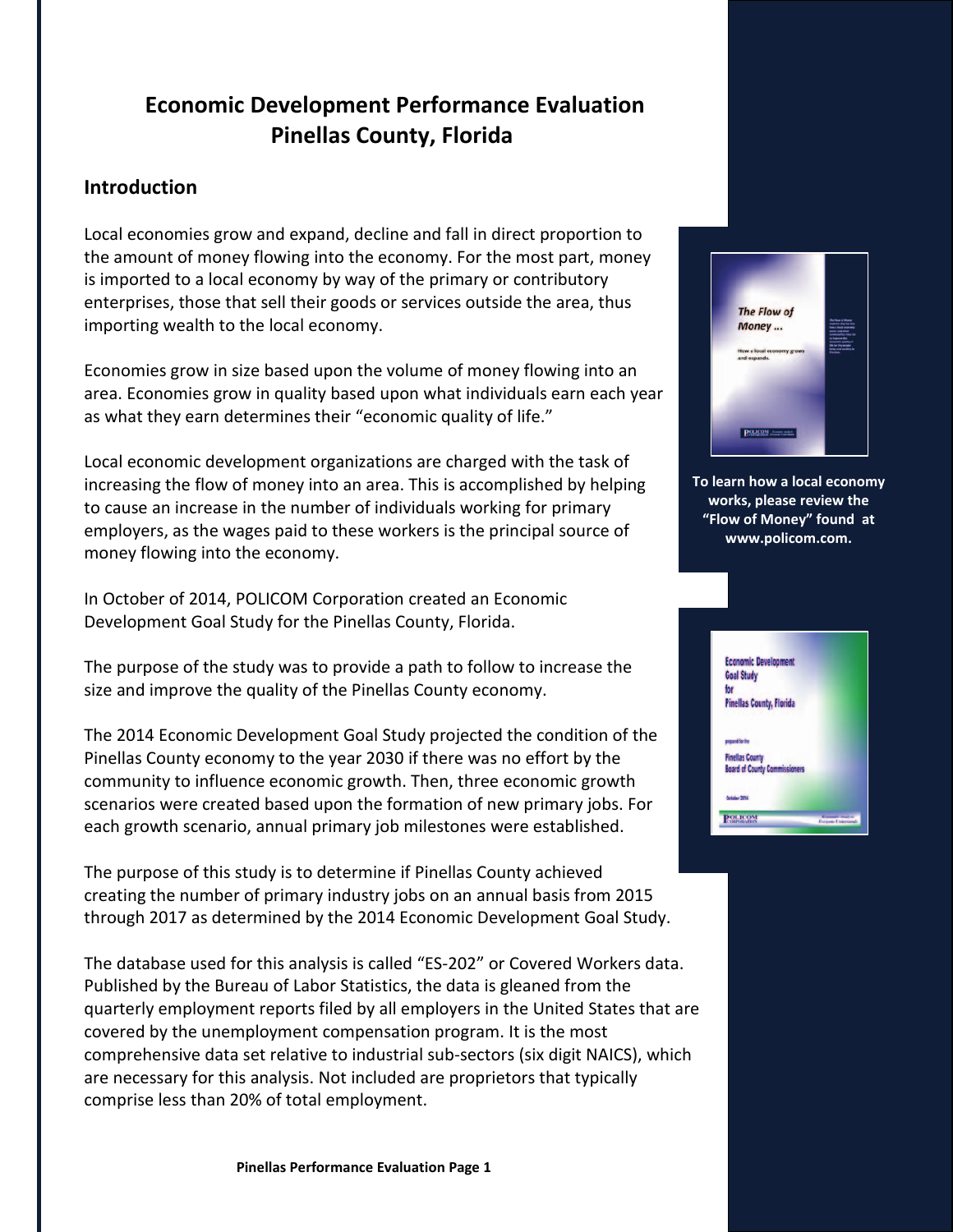### **Economic Projections**

In 2014, the Researcher projected the condition of the Pinellas County economy from 2015 through 2030. The projections were based upon several issues including the following anticipating the community would do nothing to address these issues: $1$ 

- 1. Recent history of Pinellas loosing several thousand primary jobs.
- 2. Limitations on the availability of residential property to enable population growth. The "retirement" industry accounts for about 21% of the imported wealth to the county. The growth of this industry will be hindered.
- 3. Severe limitations on the availability of greenfield industrial property, which will prohibit the growth of traditional primary enterprises.

The Projections were created for total private and public sector employment, total workers earnings, and annual wages for wage and salaried workers. The year "2014" serves as the data basis year.

The chart shows the result of the Projections over the fifteen-year term.

The 2014 Goal Study projected Pinellas County to decline in Employment by 25,000 jobs and the overall increase in Total Worker Earnings by 2030 would be modestly higher than in 2014.

| <b>Projections</b>     | 2014           | 2030           | Gain          |
|------------------------|----------------|----------------|---------------|
| Employment             | 396.809        | 371.122        | $-25.687$     |
| <b>Worker Earnings</b> | 17,760,306,989 | 21,144,402,774 | 3,384,095,785 |
| Wages                  | 44,758         | 56,974         | 12,216        |

Simplistically, because of the absence of available real estate for residential and especially industrial growth, the economy will suffer gradual decline. Similar decline has occurred in virtually every local economy that has reached physical build-out.

Keep in mind, the Projections were based upon the community doing nothing to influence economic growth but just letting nature take its course.

<span id="page-3-0"></span><sup>&</sup>lt;sup>1</sup> Technical Note: The 2014 Economic Development Goal was constructed using employment, earnings, and total wage data that included all wage and salaried workers and non-farm proprietors and worker earnings and wages that included "other labor income." Other labor income includes employer contributions to federal taxes, and private retirement programs, and the profits of partnerships.

This study only includes wage and salaried workers (about 85% of all workers) and direct wages and salaries (about 91% of total wages paid). All employment, worker earnings, and wage projections have been adjusted in this study to reflect this data set and might differ from the 2014 study.

The annual primary job milestones hereafter are the same as they appear in the 2014 study but the wage milestone has been adjusted to "direct wages and salaries."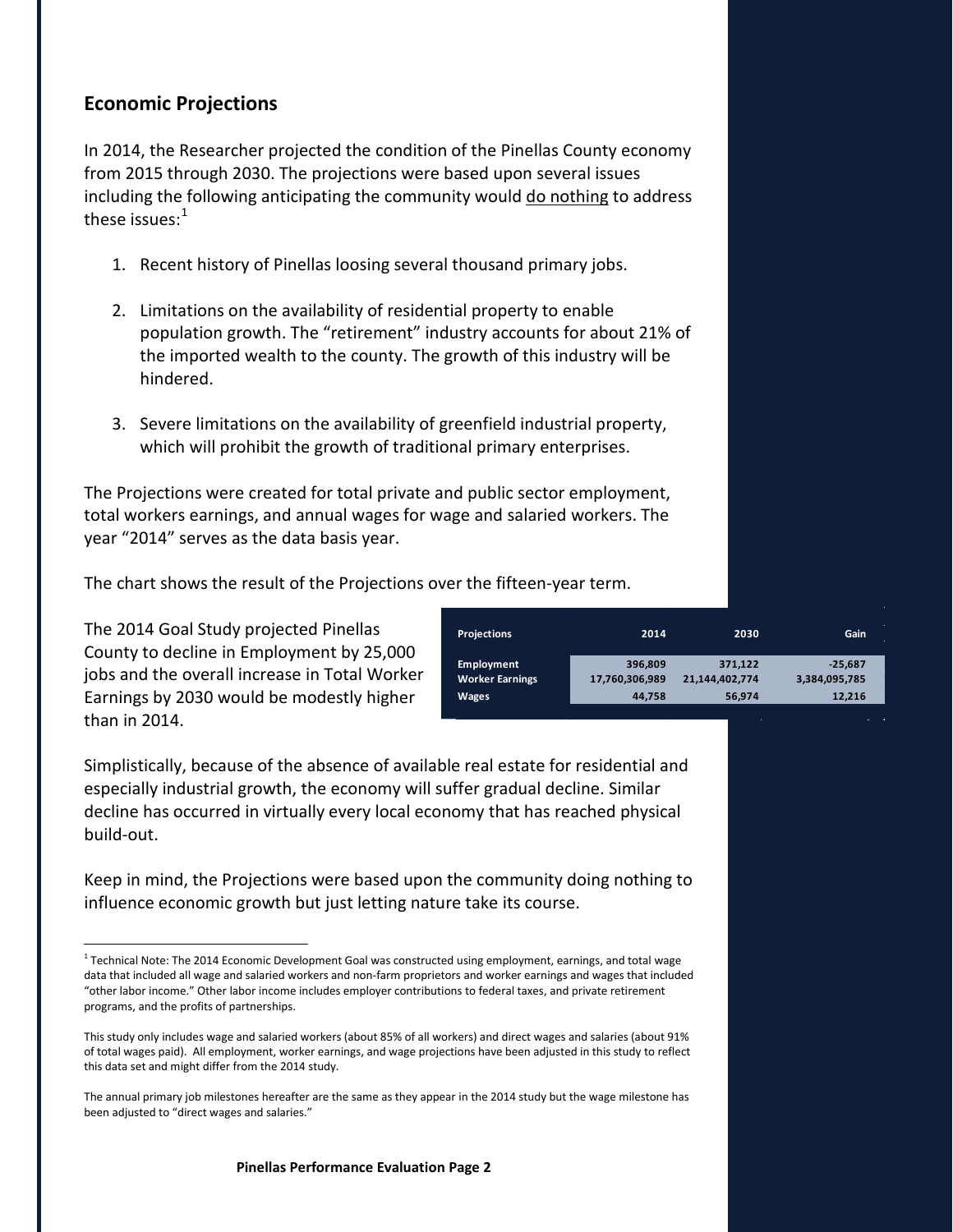#### **Annual Milestones**

To increase the size and improve the quality (wages) of the Pinellas economy over what was projected, POLICOM created annual milestones for the formation of new primary wage and salaried jobs.

To achieve these milestones, the community would have to engage in an aggressive economic development program including addressing the limitations of available real estate.

Three economic growth scenarios were created based upon how aggressive the community addresses the issue of economic growth. The variable among the three is the number of net new primary jobs. The wage level for each is the same as it is a level, which will provide a "lift" or upward draw for all other wages improving the quality of the overall economy.

| <b>Primary Job Annual Milestones</b> |                |               |               |             |  |  |  |
|--------------------------------------|----------------|---------------|---------------|-------------|--|--|--|
|                                      |                |               |               | <b>New</b>  |  |  |  |
|                                      | <b>Minimum</b> | Good          | <b>Strong</b> | Job         |  |  |  |
|                                      | <b>Effort</b>  | <b>Effort</b> | <b>Effort</b> | <b>Wage</b> |  |  |  |
|                                      |                |               |               |             |  |  |  |
| 2015                                 | 298            | 895           | 1,193         | 63,694      |  |  |  |
| 2016                                 | 404            | 1,010         | 1,346         | 65,616      |  |  |  |
| 2017                                 | 426            | 1,064         | 1.419         | 67.829      |  |  |  |
| 2018                                 | 460            | 1,149         | 1,532         | 69,967      |  |  |  |
| 2019                                 | 494            | 1,234         | 1,645         | 72,157      |  |  |  |
| 2020                                 | 517            | 1,292         | 1,723         | 74,133      |  |  |  |
| 2021                                 | 757            | 1,420         | 1,893         | 76,645      |  |  |  |
| 2022                                 | 893            | 1.488         | 1.984         | 79,079      |  |  |  |
| 2023                                 | 1,153          | 1,573         | 2,097         | 81,514      |  |  |  |
| 2024                                 | 1.216          | 1.658         | 2,210         | 84,016      |  |  |  |
| 2025                                 | 1,394          | 1,742         | 2,323         | 86,590      |  |  |  |
| 2026                                 | 1,462          | 1,827         | 2,436         | 89,238      |  |  |  |
| 2027                                 | 1,657          | 1,912         | 2,549         | 91,962      |  |  |  |
| 2028                                 | 1,730          | 1,997         | 2,662         | 94,765      |  |  |  |
| 2029                                 | 1,804          | 2,081         | 2,775         | 97,650      |  |  |  |
| 2030                                 | 1,877          | 2,166         | 2,888         | 100,619     |  |  |  |
|                                      |                |               |               |             |  |  |  |
| <b>Total</b>                         | 16,540         | 24,506        | 32,675        |             |  |  |  |
| Avg/Year                             | 1,034          | 1,532         | 2,042         |             |  |  |  |

The chart shows the annual milestones for the formation of new primary industry jobs and the associated average wage for the new positions.

The jobs for the milestones are those that are of concern or influenced by an economic development program and not all primary jobs.

Specifically not included in the milestones are primary jobs associated with tourism, the retirement industry, Federal and State government employment, or government entitlement programs. The economic development program does not focus upon these.

The annual milestones are a "net" gain in primary jobs. As an example, if one primary company increased employment by 500 workers but four other companies reduced employment by 100 workers, there is a net gain of only 100 primary jobs.

While the number of new primary jobs grows consistently in each scenario, actual annual growth will likely not.

#### **Economic Impact of New Primary Jobs**

| <b>Employment</b>      | 2014           | 2030           | Gain           |
|------------------------|----------------|----------------|----------------|
| <b>Projections</b>     | 396,809        | 371,122        | $-25,687$      |
| <b>Minimum Effort</b>  | 396,809        | 509,510        | 112,701        |
| <b>Good Effort</b>     | 396,809        | 559,858        | 163,049        |
| <b>Strong Effort</b>   | 396,809        | 595,975        | 199,166        |
| <b>Worker Earnings</b> | 2014           | 2030           | Gain           |
| <b>Projections</b>     | 17,760,306,989 | 21,144,402,774 | 3,384,095,785  |
| <b>Minimum Effort</b>  | 17,760,306,989 | 30,205,188,980 | 12,444,881,991 |
| <b>Good Effort</b>     | 17,760,306,989 | 35,235,248,725 | 17,474,941,736 |
| <b>Strong Effort</b>   | 17,760,306,989 | 39,813,844,275 | 22,053,537,286 |
| <b>Wages</b>           | 2014           | 2030           | Gain           |
| <b>Projections</b>     | 44,758         | 56,974         | 12,216         |
| <b>Minimum Effort</b>  | 44,758         | 59,283         | 14,525         |
| <b>Good Effort</b>     | 44,758         | 62,936         | 18,178         |
| <b>Strong Effort</b>   | 44,758         | 66,805         | 22,047         |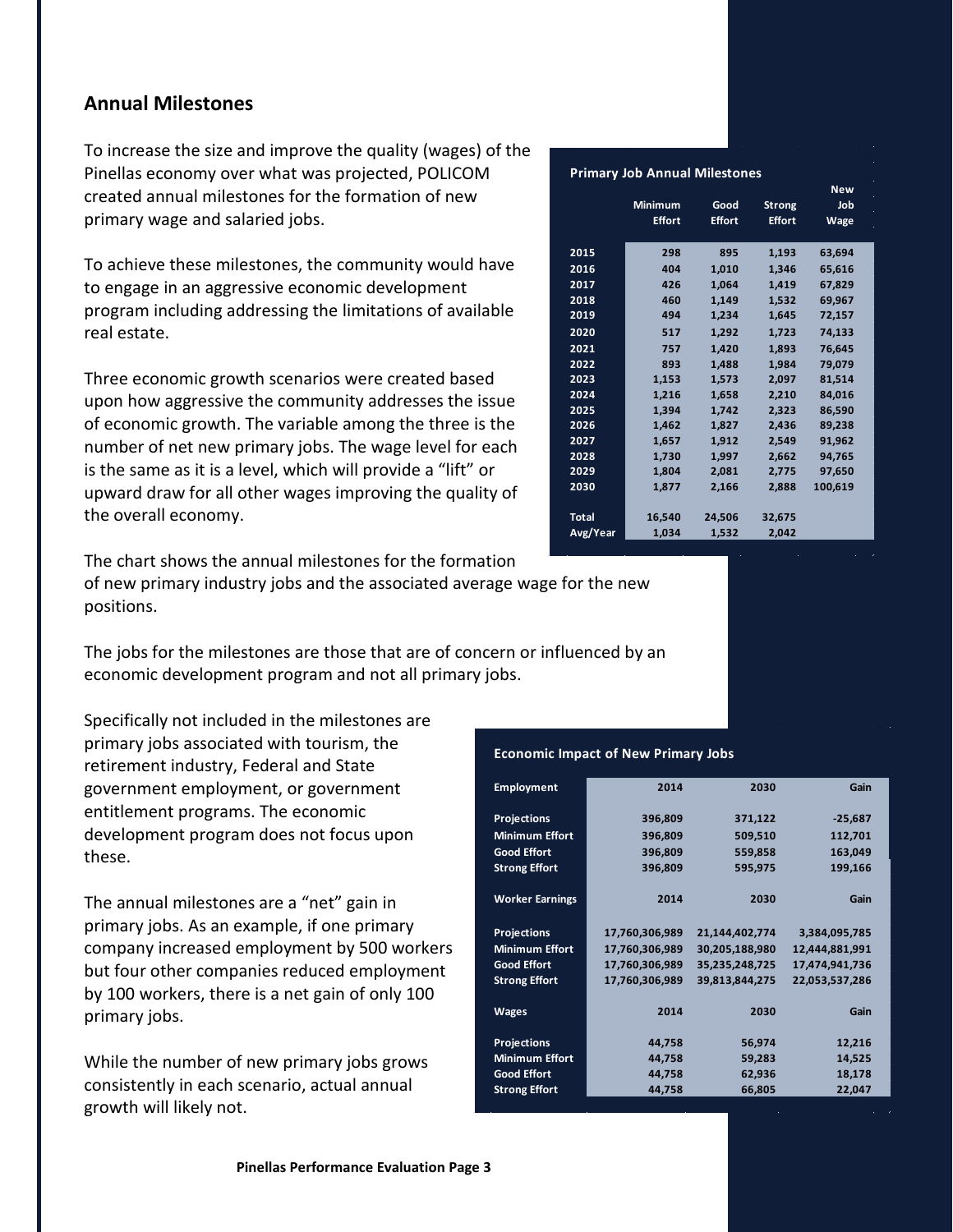In one year the area might increase by 3,000 jobs but the next only 1,000 jobs and the next it might lose 500 jobs. What is important is the community, over a period of four or five years, will average a growth in one of the scenarios, hopefully the Strong Effort.

The previous chart shows the results of the impact of each growth scenario compared to the Projections.

When creating the milestones, the economic impact on; 1) total employment; 2) total worker earnings; and 3) average area wage of the addition of the new primary jobs was estimated.

Economic impact is the influence or effect the new primary jobs have on the economy as a whole. As an example, one high-wage manufacturing job can cause the formation of three other jobs in the economy.

When estimating the impact, consideration was given to the impact of the retirement industry (about 21% of the economy) and the tourism industry (about 5% of the economy.)

It is assumed that if the county is able to meet the annual milestones, the impact will be reflected in corresponding economic growth over a period-of-time.

The graphs visually compare each growth scenario and the original projections for Employment, Total Worker Earnings, and Wages from 2014 (basis year) through 2030 on an annual basis if the annual milestones are achieved.





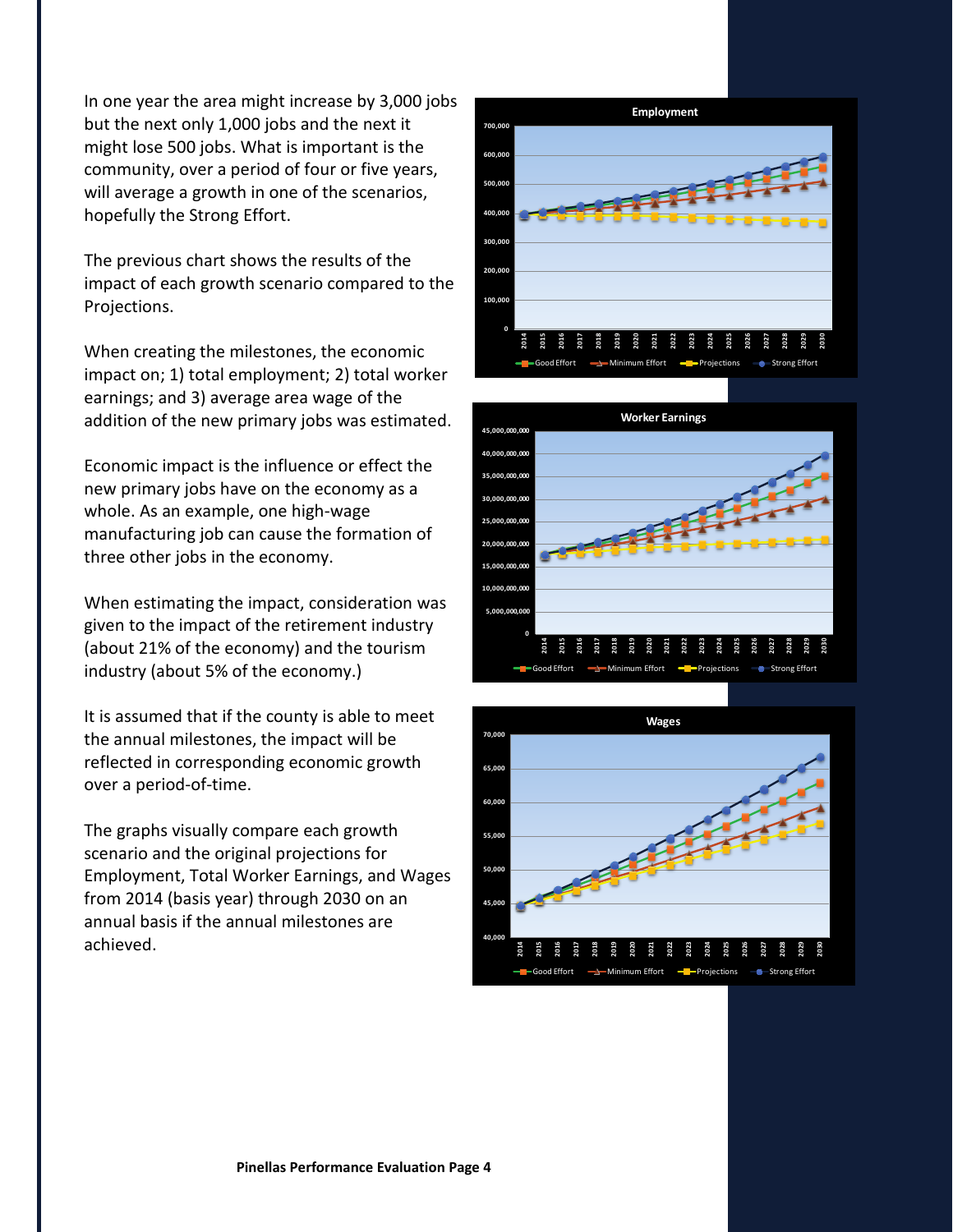#### **Performance**

The economic growth scenarios depend on the community having a net gain in the number of primary industry jobs.

Primary employers and the number of their employees are not identified in labor - economic data. As a result, POLICOM created a mathematical matrix, which extracts from general industry data the number of primary industry jobs and their associated average wage by industrial subsector.

Once again, a primary – contributory employer is one that sells its goods or services outside the economy.

Manufacturing is inherently primary in nature but not all manufacturers are contributory. A local printer is considered a manufacturer but typically does not sell outside the local economy.

Retailing is consumptive and depends upon the money imported to the area and therefore is not primary. However, in retail data is the sub-sector "non-store retailers." These are principally internet-based enterprises, which could sell worldwide and are therefore primary.

Healthcare many times is the biggest employer in an area but typically, its marketplace is the local population. However, some major hospitals, such as the Mayo Clinic in Rochester, MN have a worldwide patient draw. The portion from outside the area is primary.

POLICOM has developed a mathematical matrix, which sifts through general labor – earnings data by industry sub-sector detecting primary jobs.

A special matrix was developed for Pinellas County when the Economic

Development Goal Study was created in 2014. The matrix is now fixed in time and is used to determine if the area has reached its annual milestones in a consistent manner.

#### **2014 - Baseline**

In order to determine the net gain of primary jobs each year, in 2014 the total number of primary jobs by industrial sector was determined using the formulas created for Pinellas County.

| 2014 | <b>Pinellas County, Florida</b>            | <b>Employment</b> | <b>Worker Earnings</b> | <b>Wages</b> |
|------|--------------------------------------------|-------------------|------------------------|--------------|
| 10   | Total, all industries                      | 396,809           | 17,760,306,989         | 44,758       |
| 10   | <b>Total, all industries Private</b>       | 354,043           | 15,680,565,518         | 44,290       |
| 10   | <b>Total Primary</b>                       | 83,587            | 5,014,333,913          | 59,989       |
|      | Portion of sector primary                  |                   |                        |              |
| 31   | <b>Manufacturing</b>                       | 28,635            | 1,654,161,758          | 57,767       |
| 42   | Wholesale trade                            | 10,536            | 667,692,798            | 63,370       |
| 44   | <b>Retail trade</b>                        | 4,042             | 173,090,161            | 42,823       |
| 48   | <b>Transportation and warehousing</b>      | 4,645             | 186,997,227            | 40,262       |
| 51   | <b>Information</b>                         | 1,841             | 117,888,850            | 64,042       |
| 52   | <b>Finance and insurance</b>               | 6,471             | 465.083.196            | 71,869       |
| 54   | <b>Professional and technical services</b> | 5,922             | 345.473.305            | 58,337       |
| 55   | <b>Management of companies</b>             | 12,980            | 1,031,994,493          | 79,507       |
| 56   | <b>Administrative Services</b>             | 1,789             | 64,370,270             | 35,990       |
| 61   | <b>Educational services</b>                | 1,152             | 50,787,088             | 44,086       |
| 62   | <b>Healthcare</b>                          | 5,574             | 256,794,766            | 46,067       |
|      |                                            |                   |                        |              |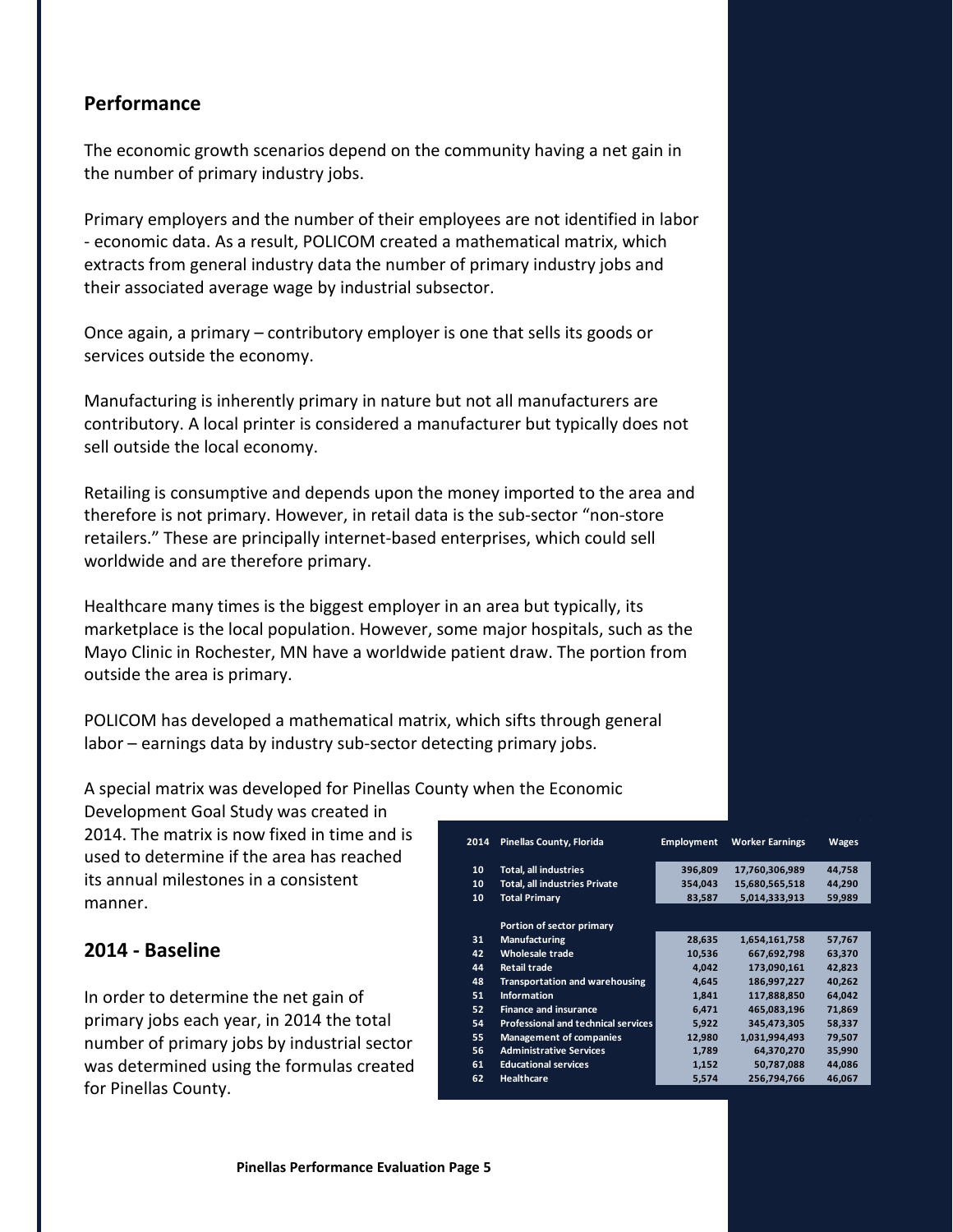The previous chart identifies the total for all wage and salaried workers, total for

all private sector workers, and the total for primary jobs in each industrial sector. Manufacturing, Wholesale Trade, and Management of Companies (corporate headquarters) include the largest number of primary jobs.

The chart to the right is a summary of the performance for the three years.

#### **2015**

In 2015, the county had an increase of 2,329 primary jobs, which exceeded the Strong Effort. The average annual wage for the new primary jobs was\$64,215 and exceeded the milestone by \$521.

The largest increase occurred in Manufacturing, Management of Companies, and Administrative Services. Administrative Services includes the subsector NAICS 56142 Telephone Call Centers.

| <b>Performance - Primary Job Annual Milestones</b> |                |               |               |            |               |                  |
|----------------------------------------------------|----------------|---------------|---------------|------------|---------------|------------------|
|                                                    |                |               |               | <b>New</b> | <b>Actual</b> | ÷.<br><b>New</b> |
|                                                    | <b>Minimum</b> | Good          | <b>Strong</b> | Job        | <b>New</b>    | Job              |
|                                                    | <b>Effort</b>  | <b>Effort</b> | <b>Effort</b> | Wage       | <b>Jobs</b>   | <b>Wage</b>      |
|                                                    |                |               |               |            |               |                  |
| 2015                                               | 298            | 895           | 1.193         | 63.694     | 2.329         | 64,215           |
| 2016                                               | 404            | 1.010         | 1,346         | 65.616     | 1,191         | 53,926           |
| 2017                                               | 426            | 1.064         | 1,419         | 67.829     | 2,209         | 67,388           |
|                                                    |                |               |               |            |               |                  |
| Total/Avg.                                         | 1.128          | 2.969         | 3,958         | 65.713     | 5.730         | 61.843           |

| 2015 | <b>Pinellas County, Florida</b>            | <b>Employment</b> | <b>Worker Earnings</b>          | <b>Wages</b> | Job Gain/Loss |
|------|--------------------------------------------|-------------------|---------------------------------|--------------|---------------|
| 10   | <b>Total, all industries</b>               | 408.382           | 18,811,874,909                  | 46.064       | 11,573        |
| 10   | <b>Total, all industries Private</b>       | 365,605           | 16,670,558,957                  | 45.597       | 11,562        |
| 10   | <b>Total Primary</b>                       | 85,916            | 5,387,726,142                   | 62,709       | 2,329         |
|      |                                            |                   | <b>Average Wage New Primary</b> |              | 64,215        |
|      | Portion of sector primary                  |                   |                                 |              |               |
| 31   | <b>Manufacturing</b>                       | 29.673            | 1,779,805,867                   | 59.981       | 1.038         |
| 42   | <b>Wholesale trade</b>                     | 10.768            | 711.551.716                     | 66.083       | 231           |
| 44   | <b>Retail trade</b>                        | 4.109             | 188.855.436                     | 45.961       | 67            |
| 48   | <b>Transportation and warehousing</b>      | 4,340             | 179.466.035                     | 41.355       | $-305$        |
| 51   | <b>Information</b>                         | 1.863             | 126.302.897                     | 67.783       | 23            |
| 52   | <b>Finance and insurance</b>               | 6,572             | 510,081,257                     | 77.609       | 101           |
| 54   | <b>Professional and technical services</b> | 5.883             | 326,594,729                     | 55,519       | $-40$         |
| 55   | <b>Management of companies</b>             | 13,745            | 1,178,367,944                   | 85,731       | 765           |
| 56   | <b>Administrative Services</b>             | 2.644             | 86.767.487                      | 32.817       | 855           |
| 61   | <b>Educational services</b>                | 1,053             | 49,416,962                      | 46.930       | $-99$         |
| 62   | <b>Healthcare</b>                          | 5,267             | 250,515,812                     | 47.566       | $-308$        |

While primary in nature, the wages paid in this subsector are relatively low.

The chart identifies the total for all wage and salaried workers, total for all private sector workers, and the total for primary jobs in each industrial sector in 2015.

#### **2016**

In 2016, the county had an increase of 1,191 primary jobs, which exceeded the Good Effort. The average annual wage for the new primary jobs was \$53,926, short of the milestone by more than \$11,000.

The largest gain was in Administrative Services subsector

| 2016 | <b>Pinellas County, Florida</b>            | <b>Employment</b> | <b>Worker Earnings</b>          | Wages  | <b>Job Gain/Loss</b>     |
|------|--------------------------------------------|-------------------|---------------------------------|--------|--------------------------|
| 10   | <b>Total, all industries</b>               | 417,990           | 19,619,730,657                  | 46,938 | 9,608                    |
| 10   | <b>Total, all industries Private</b>       | 374,932           | 17,432,637,955                  | 46,495 | 9,327                    |
| 10   | <b>Total Primary</b>                       | 87,107            | 5,435,978,377                   | 62,406 | 1,191                    |
|      |                                            |                   | <b>Average Wage New Primary</b> |        | 53,926                   |
|      | Portion of sector primary                  |                   |                                 |        |                          |
| 31   | <b>Manufacturing</b>                       | 30,295            | 1,823,139,498                   | 60,180 | 622                      |
| 42   | Wholesale trade                            | 10,804            | 709,612,162                     | 65,678 | 37                       |
| 44   | <b>Retail trade</b>                        | 3,918             | 173,104,733                     | 44.182 | $-191$                   |
| 48   | <b>Transportation and warehousing</b>      | 4,082             | 175,410,600                     | 42,970 | $-257$                   |
| 51   | <b>Information</b>                         | 1,849             | 128.555.697                     | 69.516 | $-14$                    |
| 52   | <b>Finance and insurance</b>               | 6,681             | 514,064,978                     | 76,945 | 109                      |
| 54   | <b>Professional and technical services</b> | 5,885             | 364,167,181                     | 61,885 | $\overline{\phantom{a}}$ |
| 55   | <b>Management of companies</b>             | 14,119            | 1,156,802,456                   | 81,932 | 374                      |
| 56   | <b>Administrative Services</b>             | 3,691             | 111.699.990                     | 30.264 | 1,047                    |
| 61   | <b>Educational services</b>                | 1,014             | 48,828,080                      | 48,154 | $-39$                    |
| 62   | <b>Healthcare</b>                          | 4.770             | 230.593.003                     | 48.347 | $-497$                   |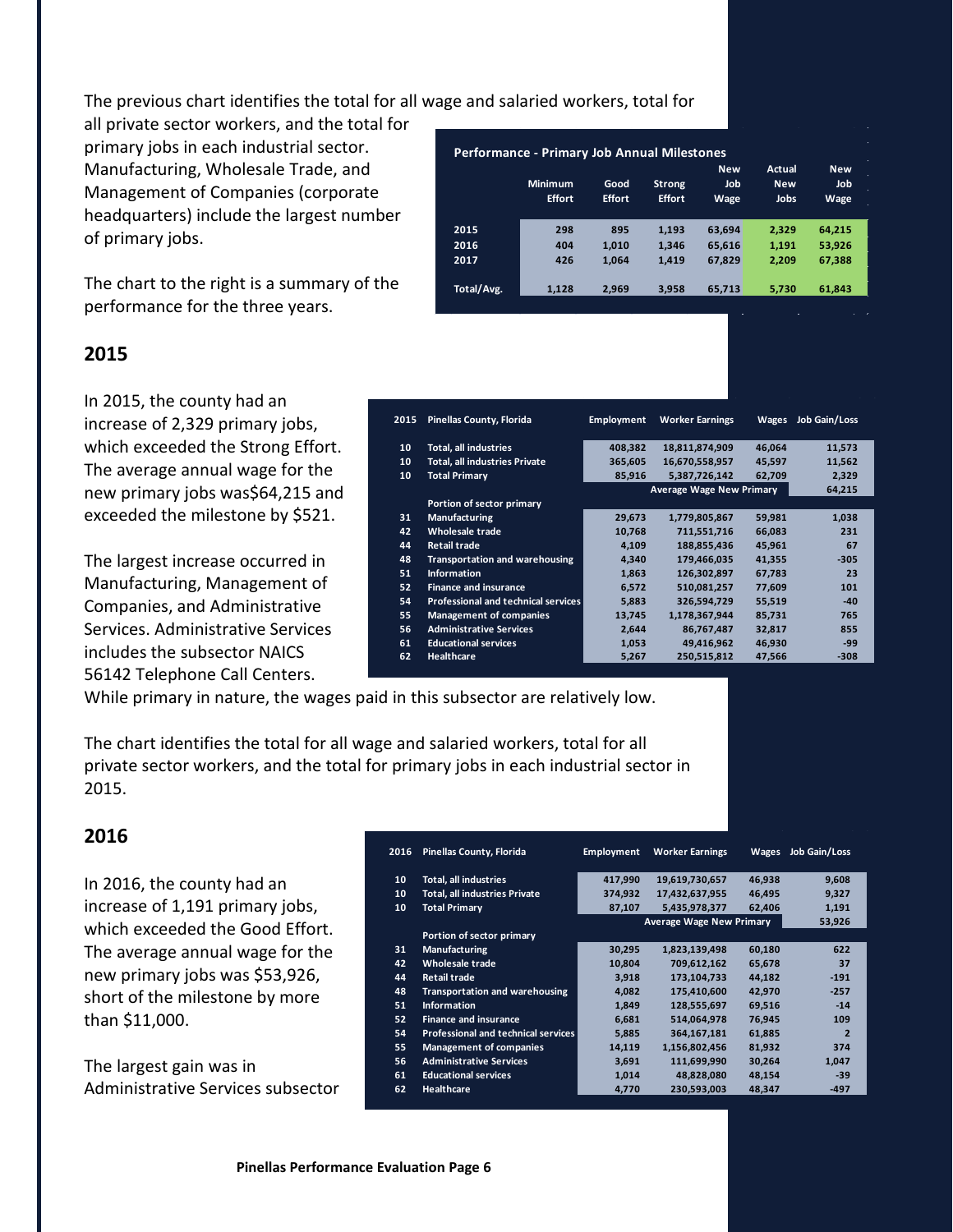NAICS 56142 Telephone Call Centers. Since the wages paid in this subsector are relatively low, the average wage for new primary jobs was much lower than the milestone.

The chart identifies the total for all wage and salaried workers, total for all private sector workers, and the total for primary jobs in each industrial sector in 2016.

#### **2017**

In 2017, the county had an increase of 2,209 primary jobs, which exceeded the Strong Effort. The average annual wage for new primary jobs was \$67,388 and was short of the milestone by only \$442.

There was growth in all of the sectors in the number of primary jobs save for private educational services.

| 10 | <b>Total, all industries</b>               | 425,291 | 20,298,476,102                  | 47,728 | 7,301  |
|----|--------------------------------------------|---------|---------------------------------|--------|--------|
| 10 | <b>Total, all industries Private</b>       | 382.077 | 18,056,169,689                  | 47.258 | 7,145  |
| 10 | <b>Total Primary</b>                       | 89,316  | 5,773,555,041                   | 64.642 | 2,209  |
|    |                                            |         | <b>Average Wage New Primary</b> |        | 67,388 |
|    | Portion of sector primary                  |         |                                 |        |        |
| 31 | <b>Manufacturing</b>                       | 30,610  | 1,944,303,556                   | 63,519 | 315    |
| 42 | <b>Wholesale trade</b>                     | 10,938  | 726,091,197                     | 66,383 | 134    |
| 44 | <b>Retail trade</b>                        | 4.177   | 178.515.647                     | 42.738 | 259    |
| 48 | <b>Transportation and warehousing</b>      | 4.285   | 187.983.812                     | 43.866 | 203    |
| 51 | <b>Information</b>                         | 1,994   | 142.854.062                     | 71.638 | 145    |
| 52 | <b>Finance and insurance</b>               | 7.033   | 544.483.728                     | 77.414 | 352    |
| 54 | <b>Professional and technical services</b> | 6.269   | 374.868.990                     | 59.797 | 384    |
| 55 | Management of companies                    | 14,697  | 1,280,818,582                   | 87.148 | 578    |
| 56 | <b>Administrative Services</b>             | 3,856   | 122,119,998                     | 31,669 | 165    |
| 61 | <b>Educational services</b>                | 968     | 48.603.075                      | 50.210 | $-46$  |
| 62 | <b>Healthcare</b>                          | 4.489   | 222,912,394                     | 49.663 | $-281$ |

**2017 Pinellas County, Florida Employment Worker Earnings Wages Job Gain/Loss**

The chart identifies the total for all wage and salaried workers, total for all private sector workers, and the total for primary jobs in each industrial sector in 2017.

#### **Summary**

Over the three years of 2015 through 2017, Pinellas County was very successful in meeting the job milestones set forth in the Economic Development Goal Study. During this time 5,730 new primary jobs were created, which is more than what was required by the Strong Effort in the Economic Development Goal Study.

The only year in which the wage milestone was either not achieved or approached was 2016. In that year a large number of lower wage primary jobs were created which brought down the overall average.

The graphs show the impact each year the new primary jobs had on Total Employment – Wage and Salaried Workers, Total Worker Earnings, and Wages compared to